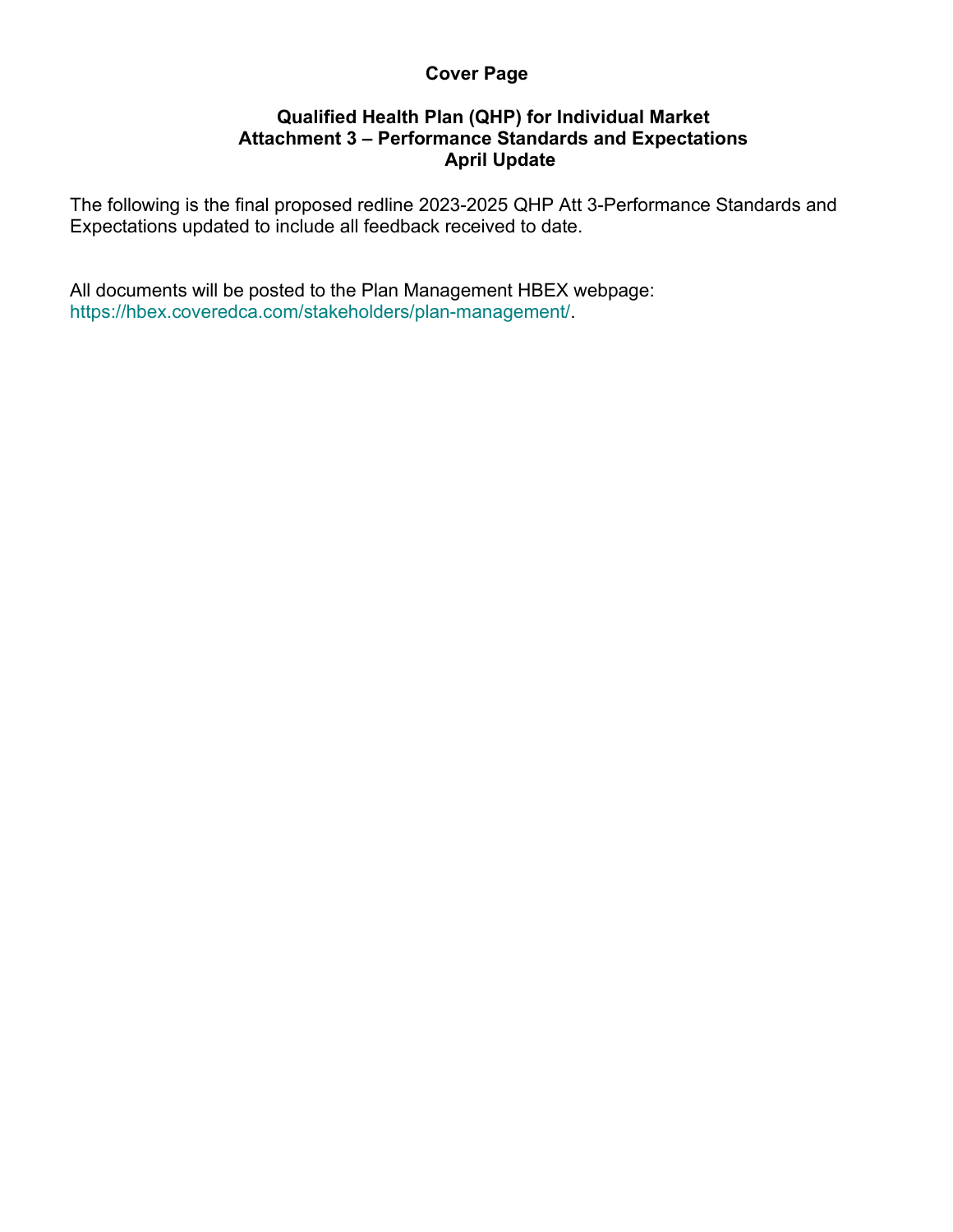## **Attachment 3 – Performance Standards and Expectations**

During the term of this Agreement, Contractor shall meet or exceed the Performance Standards identified in this Attachment. Contractor shall submit the data required by the Performance Standards by the date specified by Covered California. Some of the data required applies to a window of time. Some of the data represents a point in time. This measurement timing is described in more detail in the sections within this Attachment.

Contractor shall monitor and track its performance each month against the Performance Standards and provide Covered California with a detailed Monthly Performance Report in a mutually-agreeable format. Contractor must report on Covered California business only and report Contractor's Enrollees in Covered California for the Individual Exchange separate from Contractor's Enrollees in Covered California for Small Business. Except as otherwise specified below in the Performance Standards Table, the reporting period for each Performance Standard shall be one calendar month. All references to days Days shall be calendar days and references to time of day shall be to Pacific Standard Time.

If Contractor fails to meet any Performance Standard in any calendar month (whether or not the failure is excused), Covered California may request and Contractor shall (a) investigate and report on the root cause of the problem; (b) develop a corrective action plan (where applicable); (c) to the extent within Contractor's control, remedy the cause of the performance failure and resume meeting the affected Performance Standards; (d) implement and notify Covered California of measures taken by Contractor to prevent recurrences, if the performance failure is otherwise likely to recur; and (e) make written recommendations to Covered California for improvements in Contractor's procedures.

Performance scores will be determined on an annual basis at the end of each calendar year, based on Contractor's final year-end data for each Performance Standard. Where applicable, performance is assessed for each product (HMO, PPO, EPO) the Contractor offers. Scores are weighted by enrollment in the product for Contractor's with multiple products.

Covered California will provide the Contractor an Initial Contractor Performance Standard Evaluation Report, covering preliminary year end data available, which Covered California will send to Contractor for review no later than February 28th of the following calendar year.

When the results of the Performance Standards are calculated, Covered California will provide Contractor with a Final Contractor Performance Standard Evaluation Report.

If Contractor does not agree with either the Initial or Final Performance Standard Evaluation Report, Contractor may dispute the Report in writing within thirty (30) ealendar daysDays of receipt of that Report. The written notification of dispute shall provide a detailed explanation of the basis for the dispute. Covered California shall review and provide a written response to Contractor's dispute within thirty (30) calendar daysDays of receipt of Contractor's notification of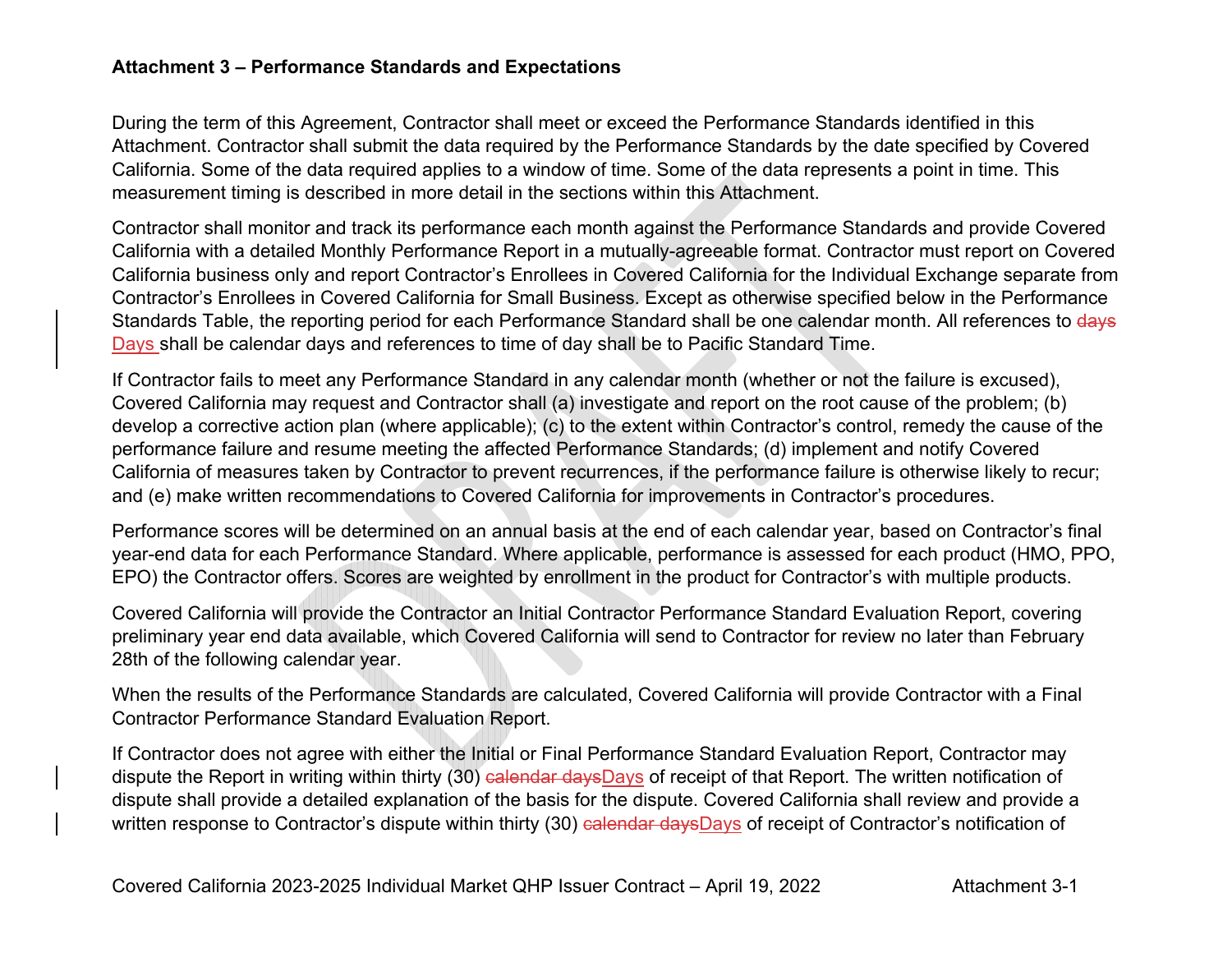## **Attachment 3 – Performance Standards and Expectations**

dispute. If the Contractor still disputes the findings of Covered California, Contractor may pursue additional remedies in accordance with Section 1213.1 of the Agreement. The Final Contractor Performance Standard Evaluation Report will be posted publicly on Covered California's website.

Contractor shall not be responsible for any failure to meet a Performance Standard if and to the extent that the failure is excused pursuant to Section 4213.7 of the Agreement (Force Majeure), or the parties agree that the lack of compliance is due to Covered California's failure to properly or timely perform (or cause to be properly or timely performed) any responsibility, duty, or other obligation under this Agreement, provided that Contractor timely notifies Covered California of the problem and uses commercially reasonable efforts to perform and meet the Performance Standards notwithstanding Covered California's failure to perform or delay in performing.

If Contractor wishes to avail itself of one of these exceptions, Contractor must notify Covered California in its response to the performance report identifying the failure to meet such Performance Standard. This response must include: (a) the identity of the Performance Standard that is subject to the exception, and (b) the circumstances that gave rise to the exception in sufficient detail to permit Covered California to evaluate whether Contractor's claim of exception is valid. Notwithstanding anything to the contrary herein, in no event shall any failure to meet a Customer Satisfaction Performance Standard fall within an exception.

The Parties may adjust, suspend, or add Performance Standards from time to time, upon written agreement of the parties, without an amendment to this contract.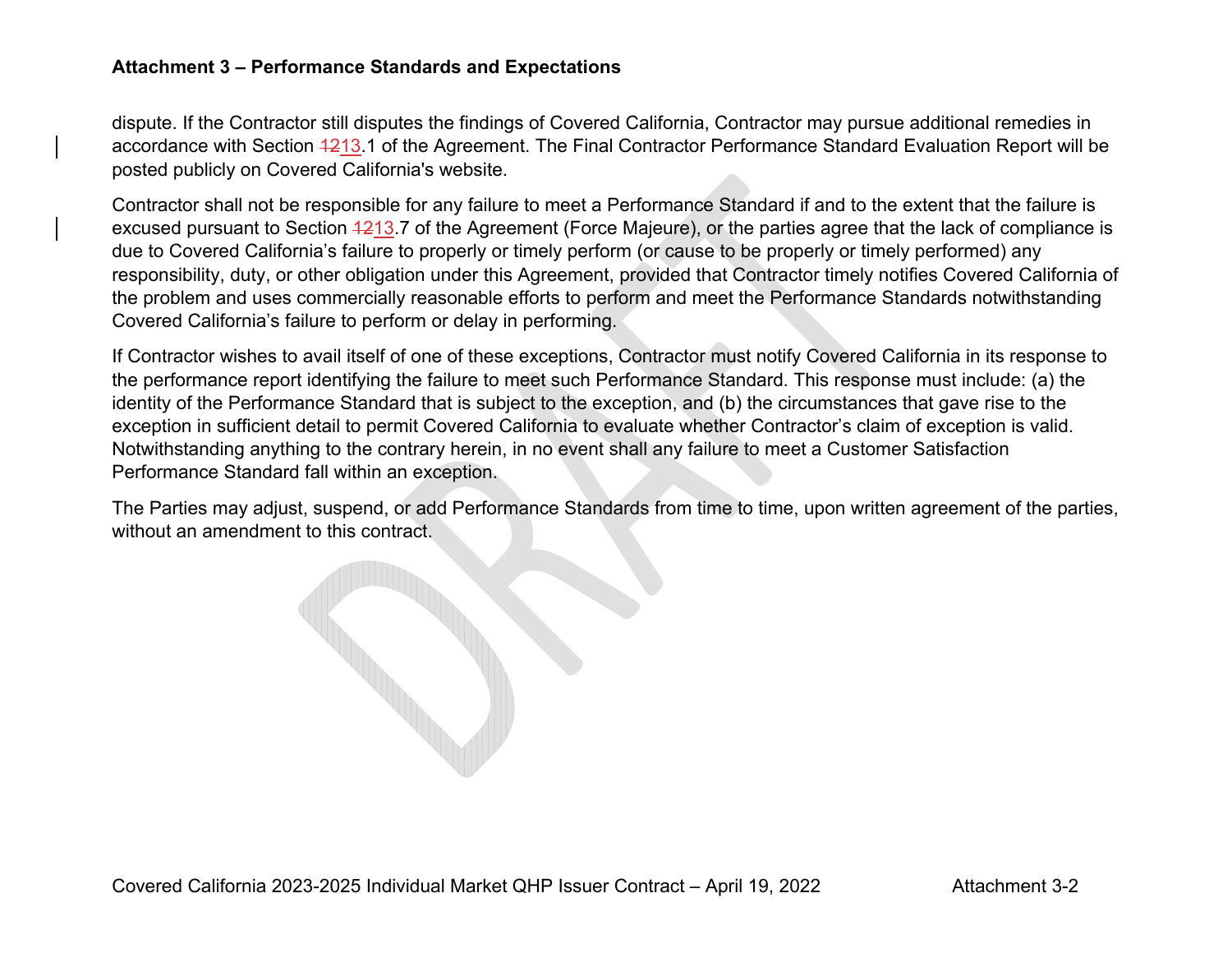|                                                                                                                                                                                                                                                                                                                                                                               | <b>Performance Standards and Expectations</b> |                                                                                                                                                                                                                                                                                                                                                                                                                                                                                                                                |                                                                                             |                                       |  |
|-------------------------------------------------------------------------------------------------------------------------------------------------------------------------------------------------------------------------------------------------------------------------------------------------------------------------------------------------------------------------------|-----------------------------------------------|--------------------------------------------------------------------------------------------------------------------------------------------------------------------------------------------------------------------------------------------------------------------------------------------------------------------------------------------------------------------------------------------------------------------------------------------------------------------------------------------------------------------------------|---------------------------------------------------------------------------------------------|---------------------------------------|--|
| Covered California will create an Annual Report of Performance Standards and Expectations, displaying Contractor's final<br>Plan Year 2023 performance in Performance Standards and Expectations, Standards 1.1 - 1.11, to be posted publicly on<br>Covered California's website. Covered California will continue public reporting of its service level performance metrics. |                                               |                                                                                                                                                                                                                                                                                                                                                                                                                                                                                                                                |                                                                                             |                                       |  |
| <b>Performance Standard</b>                                                                                                                                                                                                                                                                                                                                                   |                                               | <b>Performance Requirements</b>                                                                                                                                                                                                                                                                                                                                                                                                                                                                                                | <b>Contractor</b><br><b>Must Submit</b><br>Data by the<br>10th of the<br>following<br>month | <b>Measurement</b><br><b>Period</b>   |  |
| 1.1                                                                                                                                                                                                                                                                                                                                                                           | Abandonment<br>Rate                           | Expectation: No more than 3% of incoming calls<br>abandoned in a calendar month.<br>Divide number of abandoned calls by the number of<br>calls offered to a phone representative.                                                                                                                                                                                                                                                                                                                                              | X                                                                                           | January 1, 2023-<br>December 31, 2023 |  |
| 1.2                                                                                                                                                                                                                                                                                                                                                                           | <b>Service Level</b>                          | Expectation: 80% of calls answered in 30 seconds or<br>less.                                                                                                                                                                                                                                                                                                                                                                                                                                                                   | $\sf X$                                                                                     | January 1, 2023-<br>December 31, 2023 |  |
| 1.3                                                                                                                                                                                                                                                                                                                                                                           | <b>Grievance</b><br><b>Resolution</b>         | Expectation: 9599% of Covered California enrollee<br>Enrollee grievances resolved within thirty (30) days<br>Days of initial receipt.<br>Monthly reporting must include the number and<br>percentage of grievances resolved within thirty (30)<br>Days of receipt.<br>Quarterly reporting must include the following details:<br>The number of grievances reported by the following<br>categories - Quality of Care, Quality of Service,<br><b>Access and Availability, Benefit Coverage, Medical</b><br>Necessity, and Other. | $\sf X$                                                                                     | January 1, 2023-<br>December 31, 2023 |  |

the control of the control of the control of the control of the control of the control of the control of the control of the control of the control of the control of the control of the control of the control of the control

 $\overline{\phantom{a}}$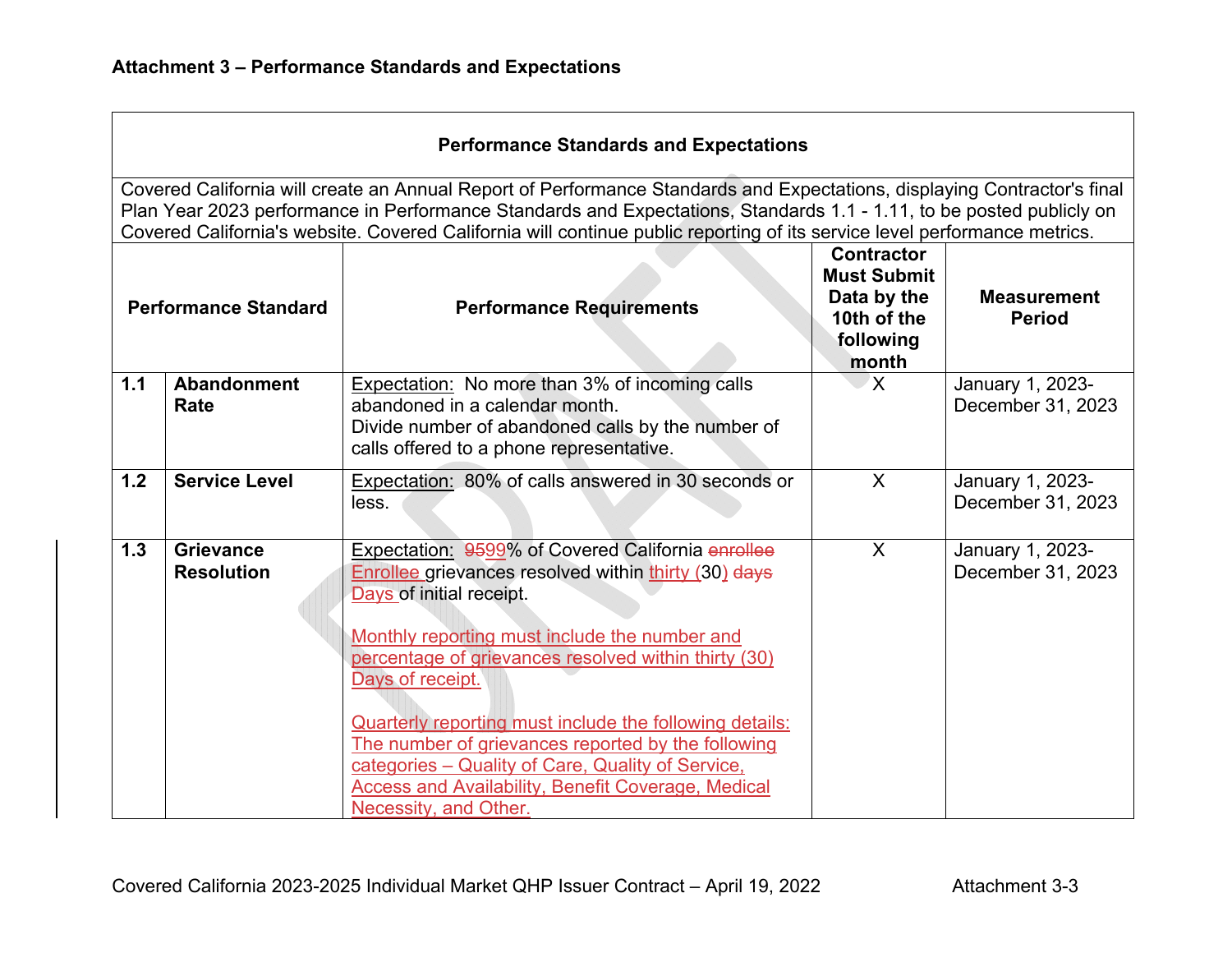|                                                                                                                                                                                                                                                                                                                                                                               | <b>Performance Standards and Expectations</b>                                                            |                                                                                                                                                                                                                                                    |                                                                                             |                                       |  |
|-------------------------------------------------------------------------------------------------------------------------------------------------------------------------------------------------------------------------------------------------------------------------------------------------------------------------------------------------------------------------------|----------------------------------------------------------------------------------------------------------|----------------------------------------------------------------------------------------------------------------------------------------------------------------------------------------------------------------------------------------------------|---------------------------------------------------------------------------------------------|---------------------------------------|--|
| Covered California will create an Annual Report of Performance Standards and Expectations, displaying Contractor's final<br>Plan Year 2023 performance in Performance Standards and Expectations, Standards 1.1 - 1.11, to be posted publicly on<br>Covered California's website. Covered California will continue public reporting of its service level performance metrics. |                                                                                                          |                                                                                                                                                                                                                                                    |                                                                                             |                                       |  |
| <b>Performance Standard</b>                                                                                                                                                                                                                                                                                                                                                   |                                                                                                          | <b>Performance Requirements</b>                                                                                                                                                                                                                    | <b>Contractor</b><br><b>Must Submit</b><br>Data by the<br>10th of the<br>following<br>month | <b>Measurement</b><br><b>Period</b>   |  |
| 1.4                                                                                                                                                                                                                                                                                                                                                                           | Covered<br>California<br>member Email or<br><b>Written Inquiries</b><br>Answered and<br><b>Completed</b> | Expectation: 90% of Covered California member email<br>or written inquiries not relating to Urgent Access to<br>Care issues answered and completed within fifteen<br>(15) business days of the inquiry.                                            | $\mathbf{X}$                                                                                | January 1, 2023-<br>December 31, 2023 |  |
| 1.5                                                                                                                                                                                                                                                                                                                                                                           | <b>ID Card</b><br><b>Processing Time</b>                                                                 | <b>Expectation: 99% of ID cards issued within ten (10)</b><br>business days of receiving complete and accurate<br>enrollment information and binder payment for a<br>specific consumer(s).                                                         | $\sf X$                                                                                     | January 1, 2023-<br>December 31, 2023 |  |
| 1.6                                                                                                                                                                                                                                                                                                                                                                           | Implementation<br>of Appeals<br><b>Decisions</b>                                                         | <b>Expectation: 90% of Administrative Law Judge</b><br>decisions will be implemented within ten (10) days<br>Days of Contractor's receipt of all necessary data<br>elements from Covered California required to<br>implement the appeals decision. | $\overline{\mathsf{X}}$                                                                     | January 1, 2023-<br>December 31, 2023 |  |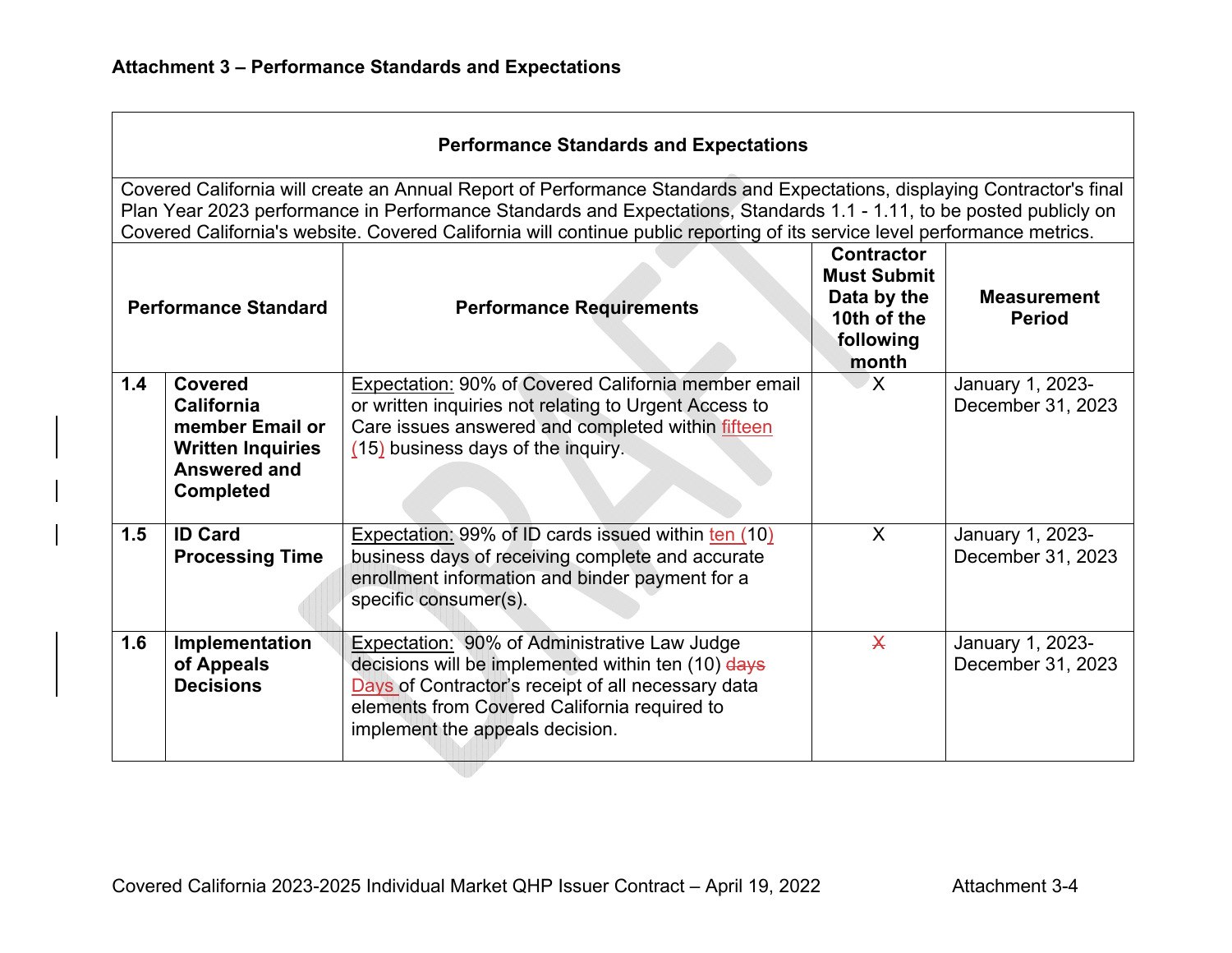|                             | <b>Performance Standards and Expectations</b>                                                                                                                                                                                                                                                                                                                                 |                                                                                                                                                                                                                                                                            |                                                                                             |                                                                                                                                          |  |  |
|-----------------------------|-------------------------------------------------------------------------------------------------------------------------------------------------------------------------------------------------------------------------------------------------------------------------------------------------------------------------------------------------------------------------------|----------------------------------------------------------------------------------------------------------------------------------------------------------------------------------------------------------------------------------------------------------------------------|---------------------------------------------------------------------------------------------|------------------------------------------------------------------------------------------------------------------------------------------|--|--|
|                             | Covered California will create an Annual Report of Performance Standards and Expectations, displaying Contractor's final<br>Plan Year 2023 performance in Performance Standards and Expectations, Standards 1.1 - 1.11, to be posted publicly on<br>Covered California's website. Covered California will continue public reporting of its service level performance metrics. |                                                                                                                                                                                                                                                                            |                                                                                             |                                                                                                                                          |  |  |
| <b>Performance Standard</b> |                                                                                                                                                                                                                                                                                                                                                                               | <b>Performance Requirements</b>                                                                                                                                                                                                                                            | <b>Contractor</b><br><b>Must Submit</b><br>Data by the<br>10th of the<br>following<br>month | <b>Measurement</b><br><b>Period</b>                                                                                                      |  |  |
| 1.7                         | 834 Processing                                                                                                                                                                                                                                                                                                                                                                | Expectation: Covered California will receive a TA1 of<br>and 999 file, or both as appropriate within three (3)<br>business days of receipt of the 834 transaction 95% of<br>the time.                                                                                      |                                                                                             | Plan Year 2023, 834<br>transactions will<br>begin with renewals.<br>October 1, 2021<br>2022 - December<br>31, 2023 September<br>30, 2024 |  |  |
| 1.8                         | 834 Generation -<br><b>Effectuation and</b><br><b>Cancellation</b><br><b>Transactions</b>                                                                                                                                                                                                                                                                                     | <b>Expectation: Covered California will successfully</b><br>receive and process effectuation, and cancellation 834<br>transactions within sixty (60) days Days from either<br>the coverage effective date or transaction timestamp,<br>whichever is later 95% of the time. |                                                                                             | Plan Year 2023 834<br>transactions will<br>begin with renewals.<br>October 1, 2021<br>2022 - December<br>31, 2023 September<br>30, 2024  |  |  |
| 1.9                         | 834 Generation -<br><b>Termination</b><br><b>Transactions</b>                                                                                                                                                                                                                                                                                                                 | Expectation: Covered California will receive<br>termination 834 transactions within ten $(10)$ days-Days<br>of the grace period expiration 95% of the time.                                                                                                                |                                                                                             | Plan Year 2023 834<br>transactions will<br>begin with renewals.<br>October 1, 2024<br>$2022 - December$                                  |  |  |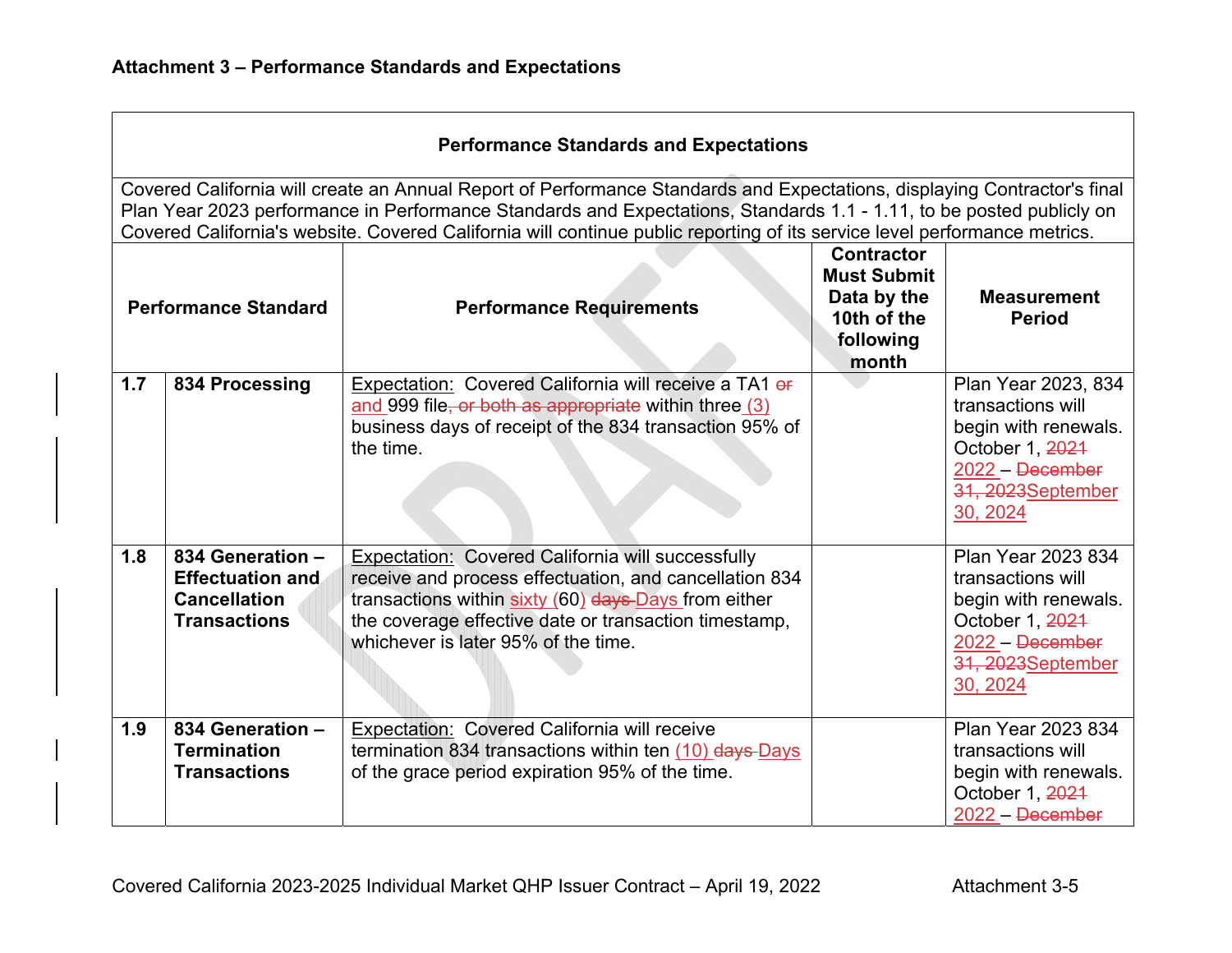| <b>Performance Standards and Expectations</b>                                                                                                                                                                                                                                                                                                                                 |                                                        |                                                                                                                                                                                                                                                                                                                                                                                                                 |                                                                                             |                                       |  |
|-------------------------------------------------------------------------------------------------------------------------------------------------------------------------------------------------------------------------------------------------------------------------------------------------------------------------------------------------------------------------------|--------------------------------------------------------|-----------------------------------------------------------------------------------------------------------------------------------------------------------------------------------------------------------------------------------------------------------------------------------------------------------------------------------------------------------------------------------------------------------------|---------------------------------------------------------------------------------------------|---------------------------------------|--|
| Covered California will create an Annual Report of Performance Standards and Expectations, displaying Contractor's final<br>Plan Year 2023 performance in Performance Standards and Expectations, Standards 1.1 - 1.11, to be posted publicly on<br>Covered California's website. Covered California will continue public reporting of its service level performance metrics. |                                                        |                                                                                                                                                                                                                                                                                                                                                                                                                 |                                                                                             |                                       |  |
| <b>Performance Standard</b>                                                                                                                                                                                                                                                                                                                                                   |                                                        | <b>Performance Requirements</b>                                                                                                                                                                                                                                                                                                                                                                                 | <b>Contractor</b><br><b>Must Submit</b><br>Data by the<br>10th of the<br>following<br>month | <b>Measurement</b><br><b>Period</b>   |  |
|                                                                                                                                                                                                                                                                                                                                                                               |                                                        |                                                                                                                                                                                                                                                                                                                                                                                                                 |                                                                                             | 31, 2023September<br>30, 2024         |  |
| 1.10                                                                                                                                                                                                                                                                                                                                                                          | <b>Reconciliation</b><br><b>Process</b>                | Expectation: Covered California shall receive a<br>comparison reconciliation extract in accordance with<br>the file validations and resolution timelines, as<br>mutually agreed upon in the Reconciliation Process<br>Guide (Extranet, Data Home, Contractor's folder) 90%<br>of the time for accuracy and timeliness.                                                                                          |                                                                                             | January 1, 2023-<br>December 31, 2023 |  |
| 1.11                                                                                                                                                                                                                                                                                                                                                                          | Provider<br><b>Directory Data</b><br><b>Submission</b> | <b>Expectation: Full and regular submission of provider</b><br>data according to the standards outlined in the<br>Performance Standard contract specific to contract<br>Section 34.4.4. Submissions occur every month<br>pursuant to the submission schedule (Extranet, Plan<br>Home, Resources, Provider Directory Resources,<br><b>Covered California Provider Data Submission</b><br>Schedule Current Year). |                                                                                             | January 1, 2023-<br>December 31, 2023 |  |
| 1.12                                                                                                                                                                                                                                                                                                                                                                          | <b>Essential</b><br><b>Community</b>                   | Expectation:                                                                                                                                                                                                                                                                                                                                                                                                    |                                                                                             | January 1, 2023-<br>December 31, 2023 |  |

┑